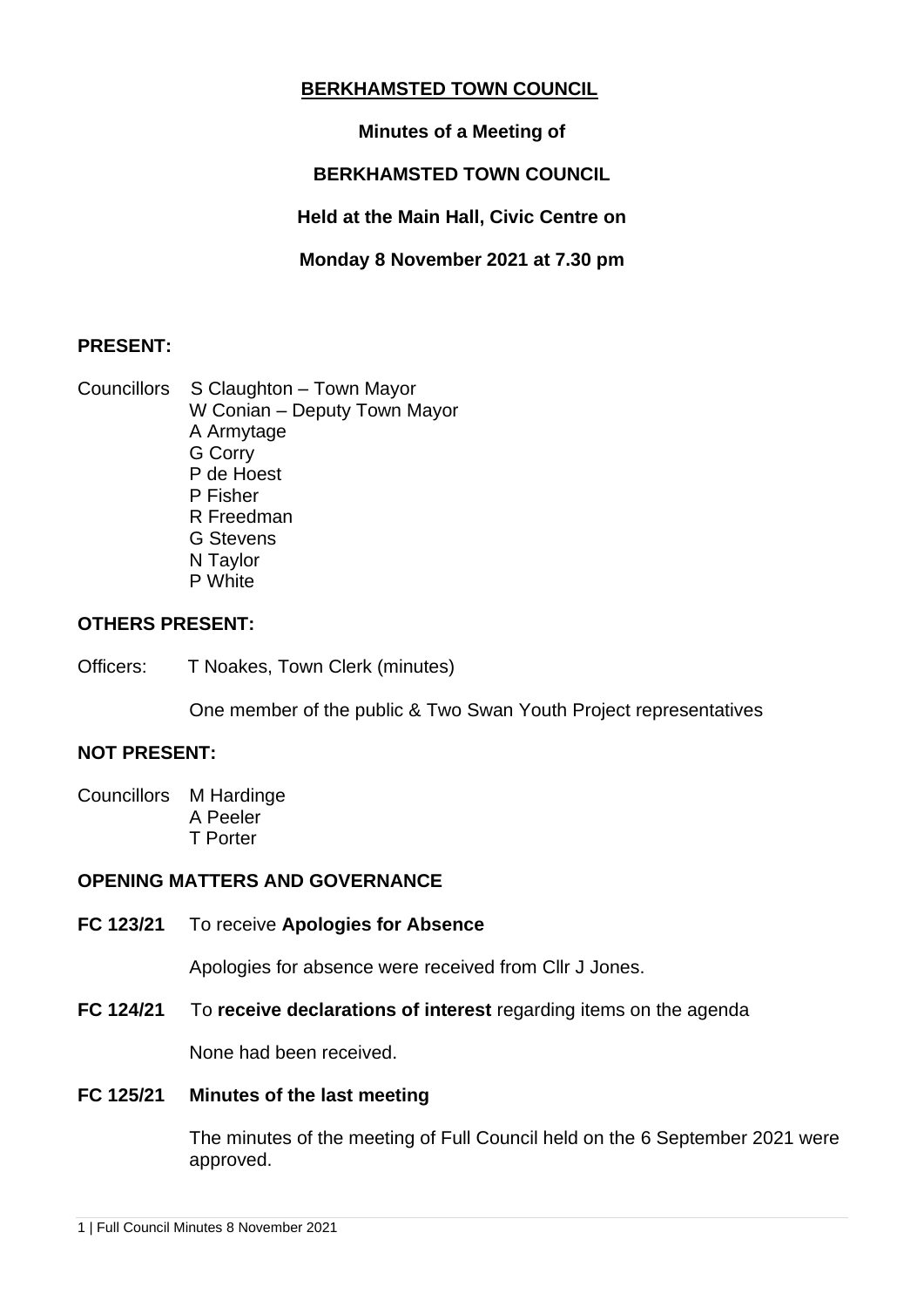#### **FC 126/21 Public Participation**

**Standing orders** were suspended to allow members of the public present to speak.

#### **FC 127/21 Swan Youth Project**

An update on the Swan Youth Project was delivered by a SYP Trustee and the centre manager at the meeting. Main points raised were:

- Centre refurbished during Lockdown.
- Two new Trustees recruited.
- Centre Manager started March 2021.
- Continuing close working relationship with Ashlyns School.
- Numerous activities centring on Wellbeing of young people.
- Strong centre liaison with Northchurch and Sunnyside Church youth clubs.
- Three areas of focus for the remainder of 2021 and into 2022 mental health, parents' involvement and fund raising.

#### **STANDING COMMITTEES**

The following minutes of meetings were **received and adopted**:

**FC 128/21 Finance and Policy Committee**

Held on: 27 September 2021

**FC 129/21 Transport and Environment Committee**

Held on: 11 October 2021

**FC 130/21 Town Planning Committee** 

Held on: 04 October 2021 25 October 2021

#### **OTHER WORKING GROUPS & COMMITTEES**

#### **FC 131/21 Allotment Management Team**

The notes of the meeting held on the 18 October 2021 were **received and adopted.**

#### **FC 132/21 Allotment Management Team to Allotment Working Group proposal**

(i) The change of the name of the Allotment Management Team to the Allotment Working Group was **discussed and agreed.**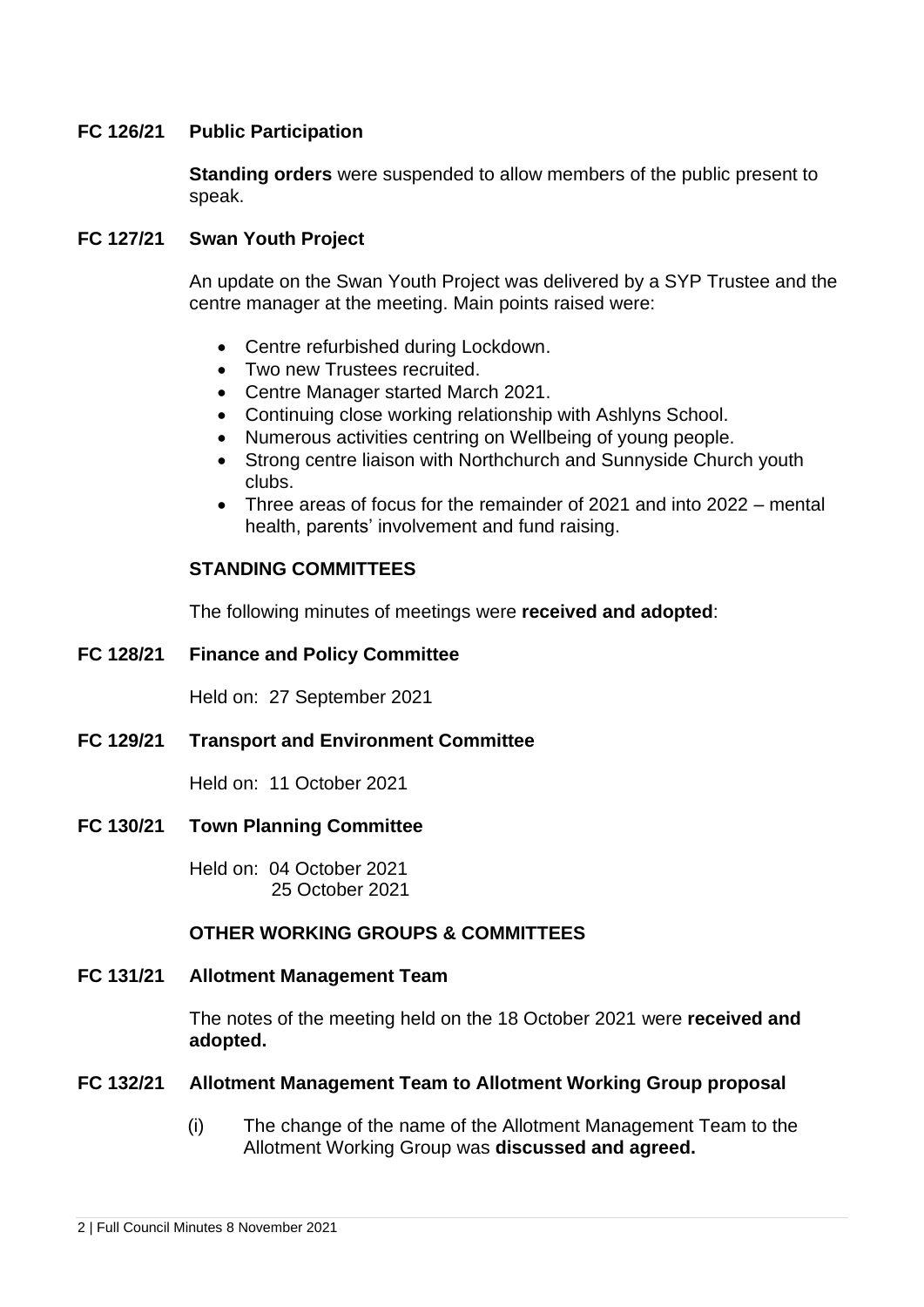- (ii) The Allotment Working Group Terms of Reference were **reviewed, discussed and adopted.**
- (iii) A search for a third councillor to join the membership of the Working Group will continue. **Action – Town Clerk**
- (iv) The Town Clerk was **authorised** to proceed with a local search to look at increasing the size of the current BTC allotment estate.

#### **Action – Town Clerk**

#### **FC 133/21 Community Energy RCEF Invitation to Tender**

The Town Clerk was **authorised** to proceed with the ITT process making sure that the responses from consultants are considered by F&P when it reviews the final application for RCEF to be made to the Energy Hub.

#### **Action – Town Clerk**

#### **FINANCE & GOVERNANCE**

#### **FC 134/21 Budget Preparation & Precept 2022/23 – initial draft**

- (i) It was agreed that a WG would be set up to discuss and agree in detail the projects to be included in the 2022/23 budget. The WG would include Cllrs', W Conian, P de Hoest, N Taylor, J Jones, G Stevens and R Freedman.  **Action – Town Clerk**
- (ii) The proposed timeframe for the budget approval for 2022/23 was noted as follows:
	- a. Proposals will be put to Finance and Policy for further consideration on the 6 December 2021.
	- b. Consideration of final budget to be completed at Finance and Policy on the 04 January 2022.
	- c. Final budget and precept to be approved at Full Council on the 10 January 2022.

#### **FC 135/21 AGAR – Annual Accounts for the Year Ended 31 March 2021, Completion of Limited Assurance Review by PKF Littlejohn LLP (External Auditors)**

- (i) The signed Annual Governance and Accountability Return received under cover of the External Auditor's 01 September 2021 letter was **approved**  and **accepted.**
- (ii) The certificate, notice of conclusion of audit and full return with supporting documentation published on the 06 September 2021 on the Town Council website was **noted**.
- (iii) The auditor's opinion in that, on the basis of their review, the information in the annual return is in accordance with proper practices and there are no other matters that have come to their attention giving cause for concern that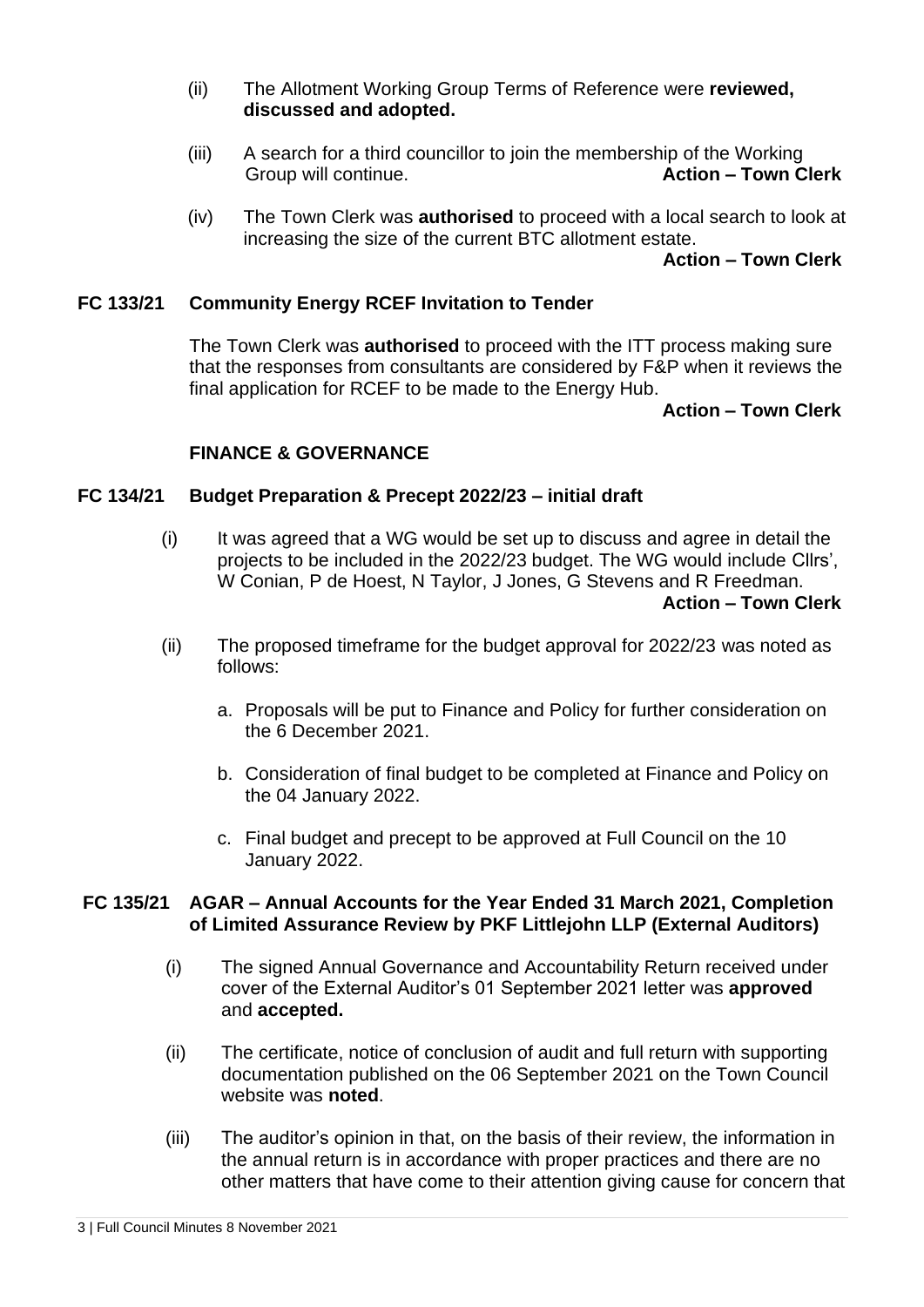relevant legislation and regulatory requirements have not been met was **noted.**

#### **FC 136/21 Town Council Corporate Credit Card**

- (i) The application for and use of a Town Council Corporate Credit Card was **approved**. The Town Clerk will be the authorised cardholder and its usage is subject to the policy and procedures set out in the draft Corporate Credit Card Policy, the Council's Financial Regulations and Statement of Internal Control.
- (ii) The draft Corporate Credit Card Policy was **reviewed**, **approved** and **adopted.**
- (iii) The changes to the Council's Financial Regulations which have been updated to reflect the usage of a Corporate Credit Card were **reviewed**  and **approved.**
- (iv) The changes to the Council's Statement of Internal Control which has been updated to reflect the usage of a Corporate Credit Card were **reviewed** and **approved**.

#### **FC 137/21 Request to Amend the conditions of the Open Door Grant awarded by FC on the 6 September 2021**

The request was **reviewed** and **approved**. **Action – Town Clerk**

#### **FC 138/21 Festival of Light 2021**

Full Council agreed to proceed with a full FOL event on 28 November 2021. **Action – Town Clerk**

### **FC 139/21 Ashlyns School Admission Requirements for 2023/24**

F&P on 6 December 2021 will approve the BTC response to the consultation taking place between 1 November 2021 – 12 December 2021. The Town Clerk is to prepare a draft response. **Action – Town Clerk** 

**FC 140/21** To **RESOLVE** that under Section 1 of the Public Bodies (Admission to Meetings) Act 1960 the public and press be excluded for the remainder of the meeting, because it is likely that publicity would prejudice the public interest by reason of the confidential nature of the business or for other special reasons stated in the resolution, arising from the nature of the business or proceedings.